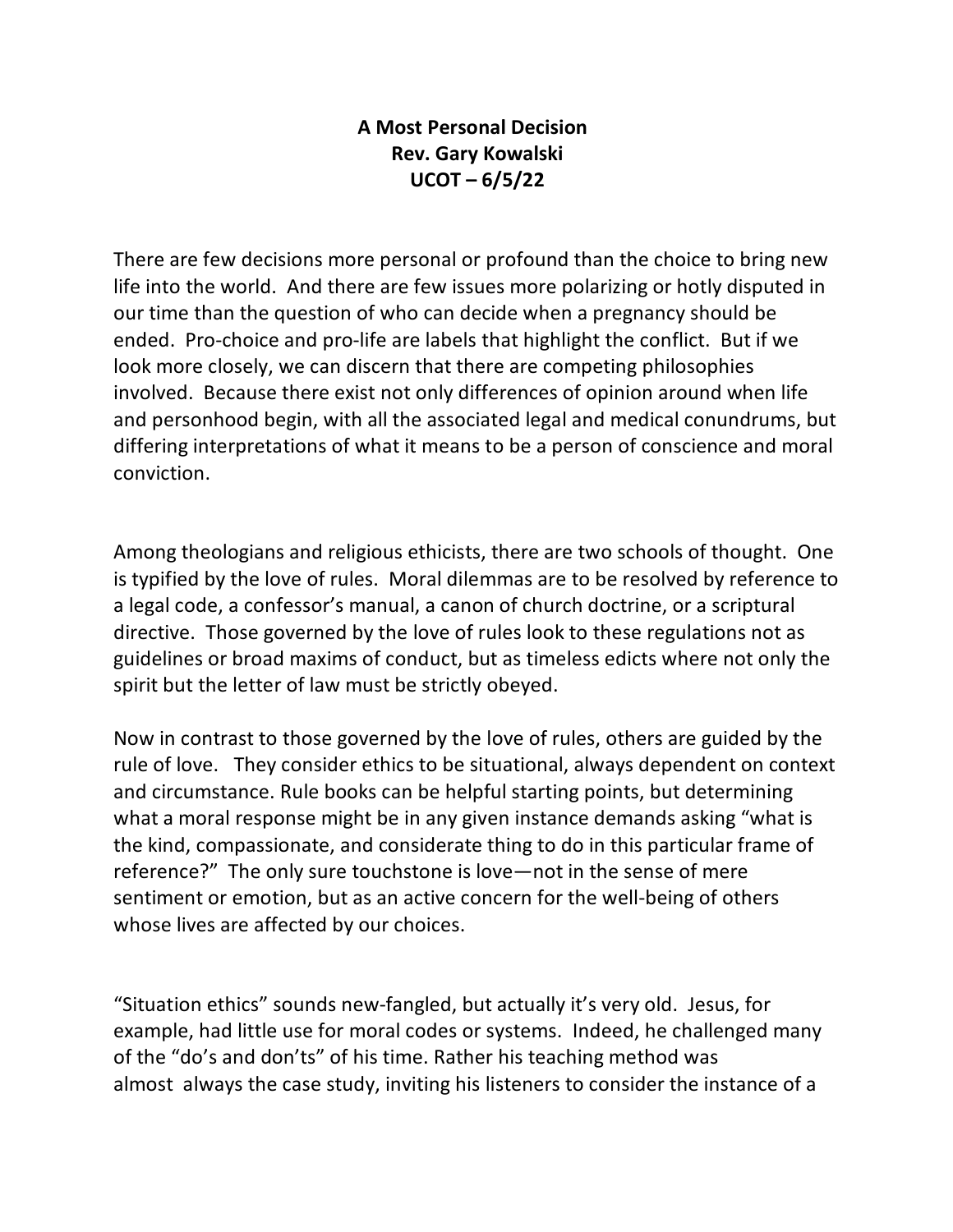man who had fallen among thieves, or the example of a prodigal son, or the issue of what constitutes a fair day's wage. He told stories, he raised questions. He said nothing that we know of about abortion, or contraception, or homosexuality, or any of the other hot-button topics that the modern Pharisees of sexual purity have made their own. But if Jesus had any moral standard that could be applied to every situation, it was the standard of mutuality – to care for others as oneself. To be mindful of the relations that sustain and amplify the possibilities for life not just for some but for everyone.

And these are the principles that guide me when I think about abortion. Not in black-or-white terms, but in terms of who is making the decision and why. Their unique problems and the incomparable trade-offs involved. I think about actual couples whom I'll call Judy and Roy, who came to me as their pastor, faced as they were with the hard decision of whether to have another child.

Both were musicians and artists. She was a writer. He played keyboards. But like most creative types, they subsisted on a shoestring. Roy was close to the age for Social Security when his wife Judy, who was in her 40s, unexpectedly became pregnant. They already had grown children and were supporting a daughter in college even as they worried about their son serving overseas with the army in Iraq.

As a dad myself, I could identify with the father who shared real-life worries: Would he live long enough or have energy to care for an infant through the teenage years? Judy's anxieties I could only guess at: older women run higher risks of miscarriage, birth defects and other complications. Yet I could sense the two were genuinely torn. They loved babies, yet they had already raised their kids and were getting on in years.

I don't think they were coming to me for advice, or to tell them what to do. Instead, they wanted me to listen and understand. They wanted a safe space where they could talk through their mixed feelings and ambivalence. They faced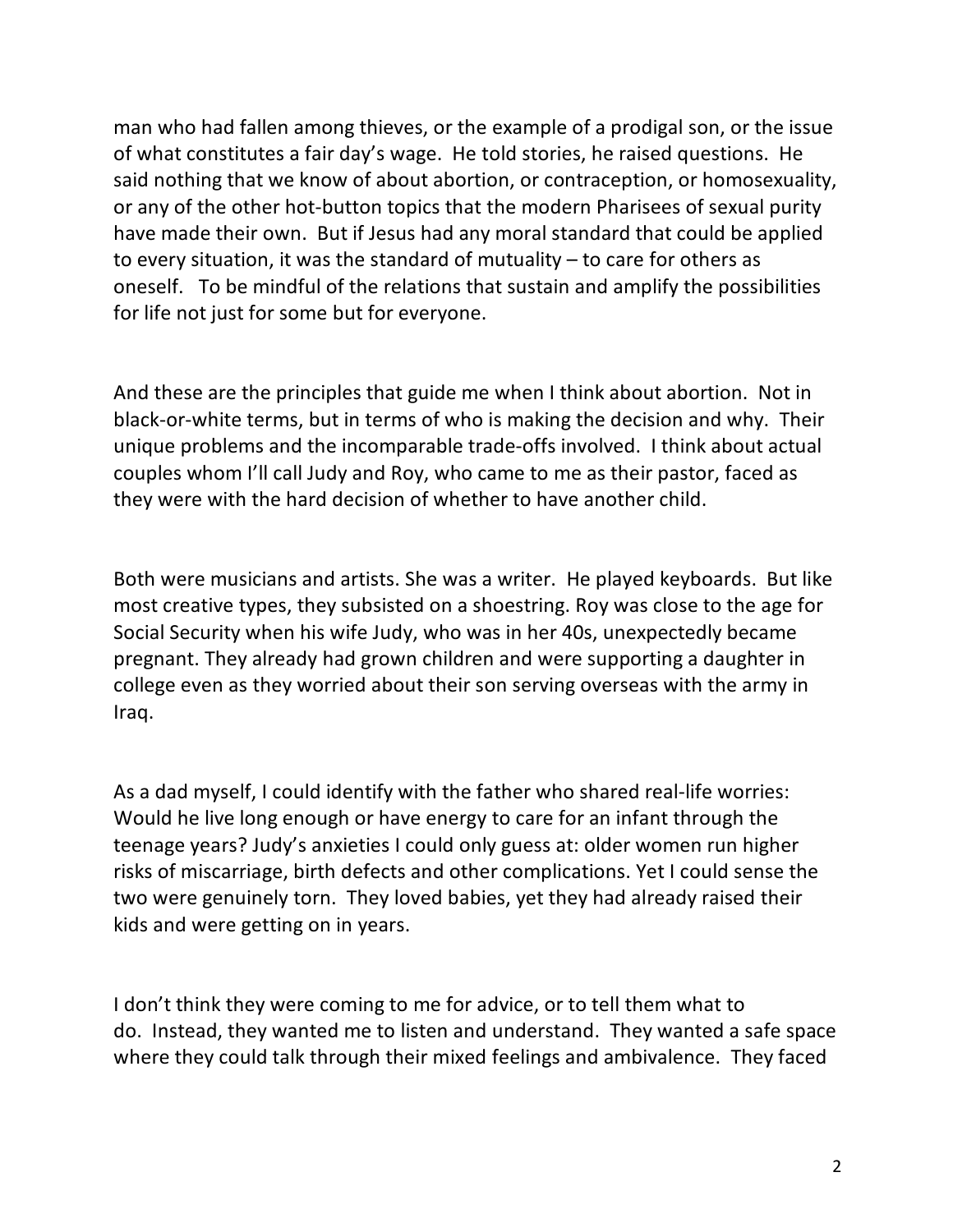a quandary. They wanted me to respect and support them wherever they finally came down.

Ultimately the couple determined to end the pregnancy, a choice I thought about when I conducted the funeral for Judy a couple of years later, after a brief battle with cancer resulted in her early death.

For me it was a reminder that life is unpredictable, messy and uncertain, and that the decision to bear a child is complicated, affected as it is by age, health, finances, the strength of the marriage and the enormous responsibilities that accompany the joy of parenthood. No one is in a better situation to balance those concerns, or determine whether to carry a pregnancy to term than those most closely involved.

Women have unique authority and insight into this issue, as even the writers of the Bible understood. The Hebrew word "rachamim" means compassion, or when used as a verb in prayer, the noun turns into the supplication "have mercy." It's derived etymologically from the word for the most intimate organ of the human body, the womb or uterus, which is "rechem." That's where we all begin. Siblings who have shared a womb naturally know brotherly and sisterly affection for each other. A mother feels *rachamim* for her offspring. And these biological differences mean that women may actually learn and show compassion in ways that are different from their male counterparts.

As evidence, In the 1960s, two famous psychologists decided to explore how children grow from infancy to adulthood and evolve into ethically responsible human beings. Harvard's Lawrence Kohlberg developed a theory of moral stages, studying his subjects by posing hypothetical dilemmas, for example, suppose that Heinz can't afford the drug his dying wife needs to treat her cancer, should he steal the medicine from the pharmacy? Kohlberg was interested in how people would rationalize their decision one way or the other. The highest form of moral reasoning, he believed, was based on universal principles of conduct that could be applied across the board, to every time and culture. Kohlberg's friend and colleague at Harvard Carol Gilligan, in contrast, also studied moral development,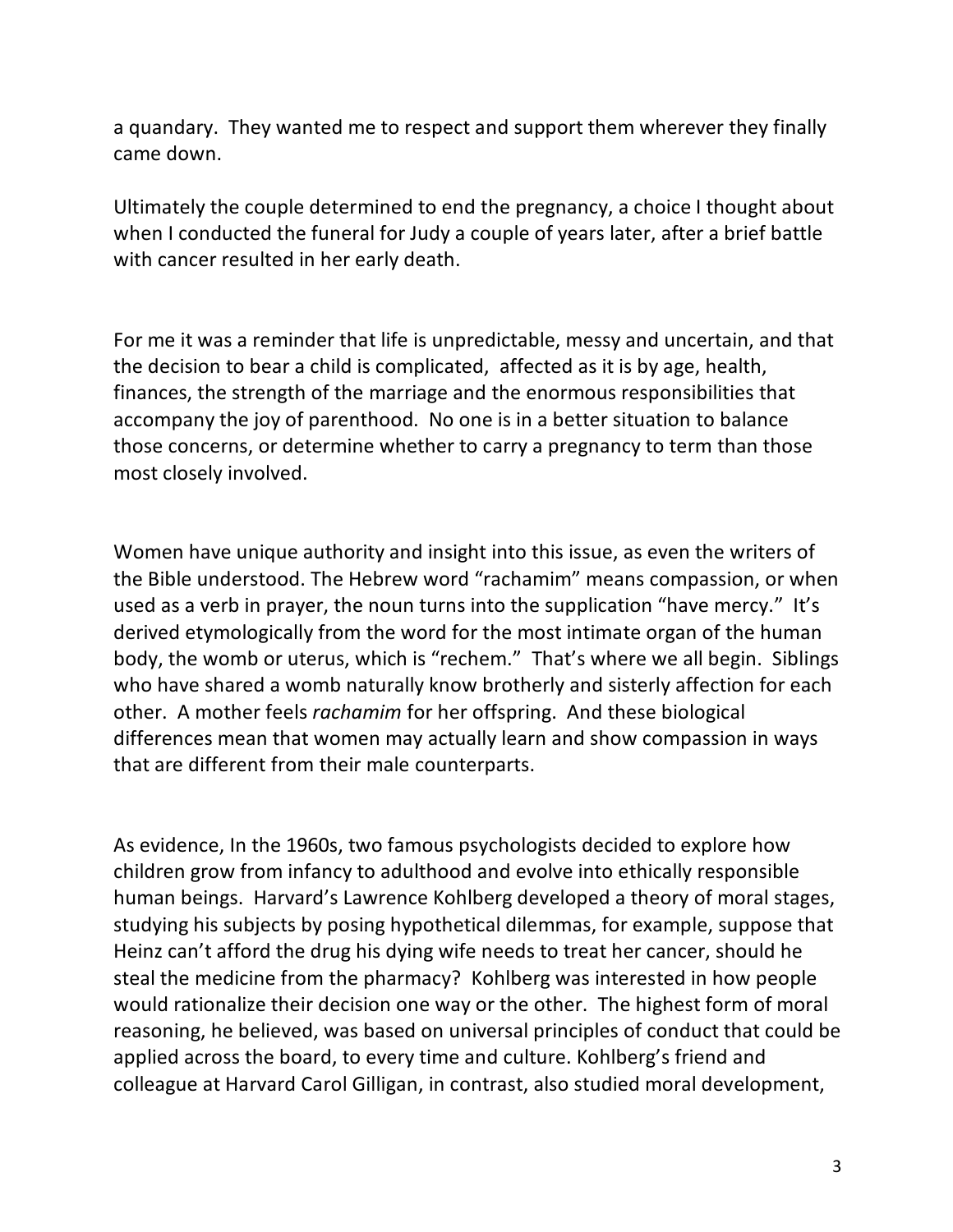but rather than posing hypotheticals about Heinz and his dying wife she interviewed women who had actually had abortions. She found that women tended to think of the question not in terms of what's right or wrong for everyone, everywhere, but in very concrete and specific terms about their decision might affect the matrix of relationships of which they were a part: relationships with their partner, their ability to care for their other children, relationships with work and school that kept their families afloat. There it is again, that word "matrix," derived from the late Middle English for "womb." Professor Gilligan claimed that women had what she called an "ethic of care," not lower or less than Kolhberg's highest moral stage of universal rules of conduct but one more interpersonal, more familiar and perhaps more organically grounded in the complexities of living.

Abortion is not a moral abstraction. It is close up and personal. One in four America women have an abortion by the time they reach the age of forty-five, according to the Guttmacher Institute. For some it's a relatively easy choice. For others it's wrenching. Yet we hardly ever see these women's faces or know their names. When I asked my wife how many women she knew who had terminated a pregnancy, she could list them on one hand and, though most of them were close, she rarely knew the full backstory. Even in the 21st century, the decision to end a pregnancy remains surrounded by stigma and a veil of silence. So instead of listening to women's voices, we debate imponderables. When does life begin? When does an embryo become a person? Is there an unwritten right to privacy or a right to life between the lines somewhere in the Constitution? The arguments can be theological, legal, or medical, but often miss the human dimension. Yet I think the tone of our national conversation might change if we heard more of those first-person accounts. I'm grateful to Mary McPhail Gray and Fanda Bender for being willing to share their own narratives this morning which are unique yet representative, like that of one member of our Taos congregation who wishes to remain anonymous:

I was a 26 year old RN living on the west coast, and scheduled for graduate school in the fall. I became pregnant and the father of the baby, who I wanted to marry, said he didn't want to have a relationship.with the baby. He also stated that he would move away if I continued the pregnancy. He contributed money for an